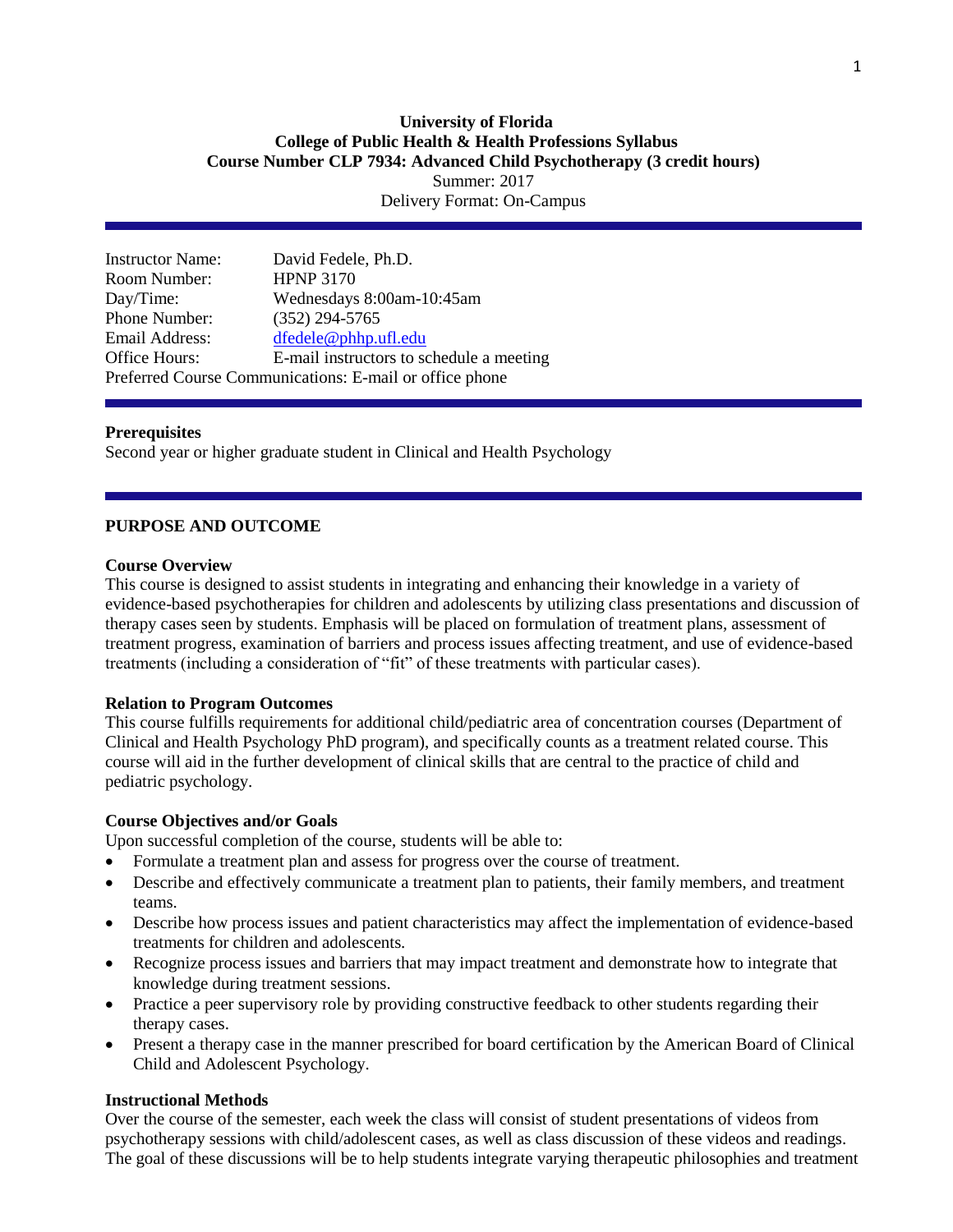approaches, along with process skills, to enhance their personal therapeutic skills and style. Faculty members teaching the course will be individuals with specific expertise in child/adolescent psychotherapy and psychotherapy supervision. Attendance and active participation in class sessions is required.

## **DESCRIPTION OF COURSE CONTENT**

This course will focus broadly on advanced skills in child and adolescent psychotherapy, including treatment planning, therapy process, and implementation of evidence-based treatments with specific cases. Below is a list of specific topics that will be discussed by the instructor. Student presentations of therapy sessions will be reviewed each week to facilitate the advancement of therapy skills.

|  | <b>Topical Outline/Course Schedule</b> |  |
|--|----------------------------------------|--|
|--|----------------------------------------|--|

| Week           | Date(s)  | Topic(s)                                                                                                        | Readings   |
|----------------|----------|-----------------------------------------------------------------------------------------------------------------|------------|
|                | May 10   | Orientation to the course; Discussion of readings                                                               | <b>TBA</b> |
| $\overline{2}$ | May 17   | Peer supervision; Student presentations of therapy<br>sessions                                                  | <b>TBA</b> |
| 3              | May 24   | Treatment planning; Student presentations of<br>therapy sessions                                                | <b>TBA</b> |
| 4              | May 31   | Communicating treatment plans to patients,<br>families, and teams; Student presentations of<br>therapy sessions | <b>TBA</b> |
| 5              | June 7   | No Class!                                                                                                       | <b>TBA</b> |
| 6              | June 14  | Risk assessment and safety planning; Student<br>presentations of therapy sessions                               | <b>TBA</b> |
| $\tau$         | June 21  | Summer Break - No class!                                                                                        |            |
| 8              | June 28  | Behavior plan and motivation workshop; Student<br>presentations of therapy sessions                             | <b>TBA</b> |
| 9              | July 5   | Termination; Student presentations of therapy<br>sessions                                                       | <b>TBA</b> |
| 10             | July 12  | Consultation skills; Student presentations of<br>therapy sessions                                               | <b>TBA</b> |
| 11             | July 19  | Compassion fatigue; Student presentations of<br>therapy sessions                                                | <b>TBA</b> |
| 12             | July 26  | ABPP style presentations for final exams                                                                        | <b>TBA</b> |
| 13             | August 2 | ABPP style presentations for final exams                                                                        | TBA        |

### **Course Materials and Technology**

Readings for the course will be suggested on a weekly basis by the instructor and students based on discussed topics and cases chosen for class presentation. In addition, the following will be a recommended text and website that students may wish to access to supplement their learning for the course:

Weisz, J., & Kazdin, A. (2010). *Evidence-Based Psychotherapies for Children and Adolescents, Second Edition*. The Guilford Press.

[www.effectivechildtherapy.com](http://www.effectivechildtherapy.com/) (workshop videos on different treatment approaches are available)

Students will be expected to digitally record therapy sessions through exacqVision to use in class presentations. The exacqVision software is automatically available to graduate students in Clinical and Health Psychology. If technical support for exacqVision is needed, students can contact PHHP IT support at 273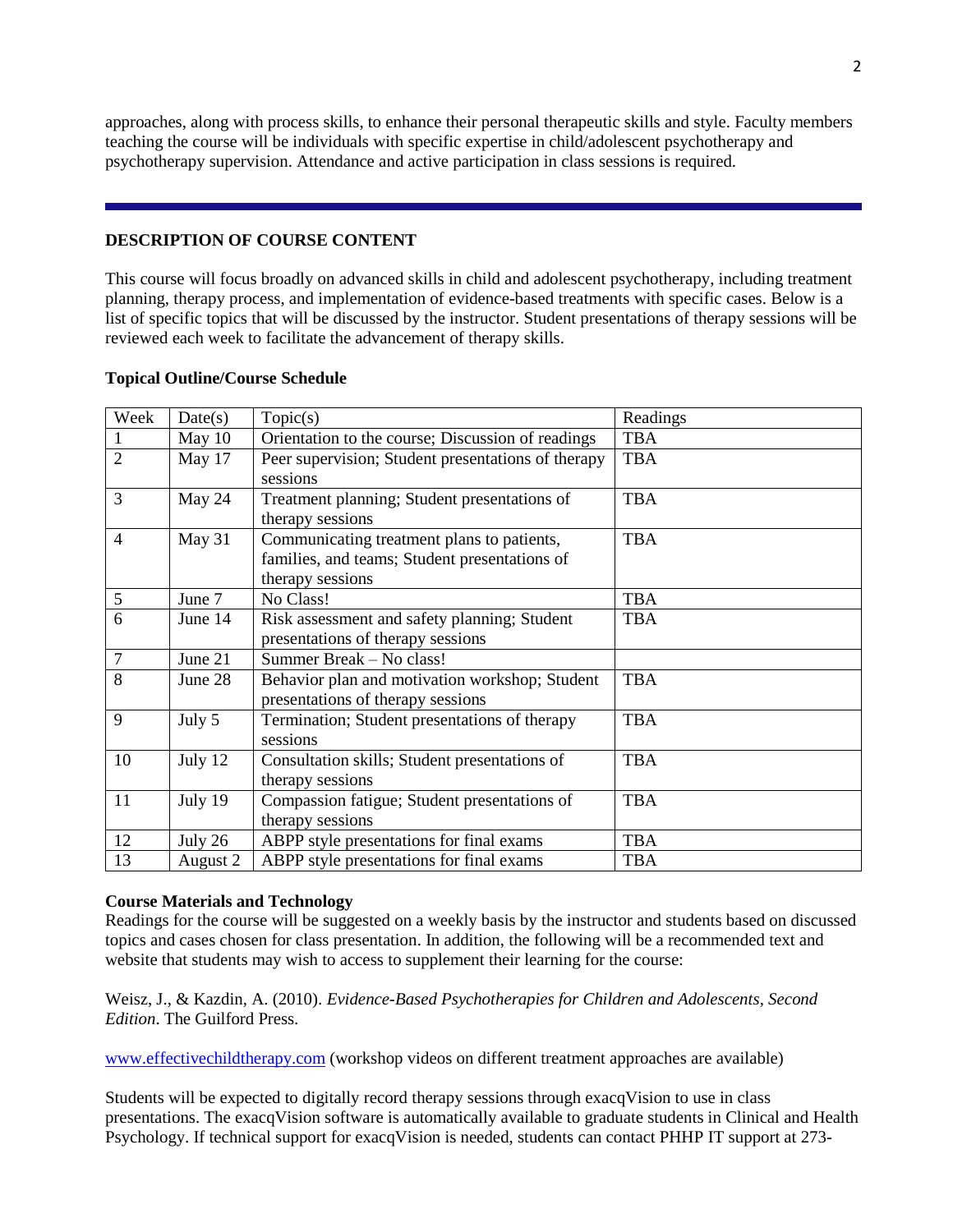6200. To request that videos be saved past the typical retention period, students should submit requests to Shelley Heaton, Ph.D., Psychology Clinic Director.

# **Canvas:**

Weekly course readings will be posted on Canvas, the learning management system supported by the University of Florida. Students are expected to check Canvas on a daily basis for readings, announcements, course modifications, and other relevant materials.

For issues with technical difficulties for E-learning please contact the UF Help Desk at:

- [Learning-support@ufl.edu](file:///C:/C/Users/hackg/Desktop/Learning-support@ufl.edu)
- $\bullet$  (352) 392-HELP select option 2
- <https://lss.at.ufl.edu/help.shtml>

# **ACADEMIC REQUIREMENTS AND GRADING**

## **Initial Class Reading (10 Points)**

Bring to the first class meeting your favorite psychotherapy reference to be shared with the class. Be prepared to discuss the following: 1) why did you choose this one? 2) how has it helped you grow as a psychotherapist thus far? 3) what do you want the reader to learn from your recommendation? These references will begin our reading list which will be distributed to the class at the end of the course. Therefore, please email these references, in APA style, by noon on the Monday before the first class so that I can prepare the first reading list. I will then update the reading list weekly with the references submitted.

## **Weekly Readings and Psychotherapy Session Videos (40 Points)**

Students will present videos from psychotherapy sessions with child/adolescent cases. Video presentations will be followed by feedback from the instructor and other students in the course regarding the presenting student's psychotherapeutic skills, style, process, and content. Students will present 4 times during the course. Presentation requirements include:

- 1. Identifying an empirical article(s) related to their video presentation and emailing a PDF copy of the reading(s) to the other class members and instructor by the Saturday before the presentation
- 2. Use of a video for each presentation.
- 3. Giving a brief, oral presentation introducing the case (history of presenting problem, treatment plan).
- 4. Outlining the session number that the video represents and why this video was chosen for presentation.
- 5. Discussing how the treatment plan is represented in the session.

## **It is not expected that all cases, and their videoed sessions presented, will be perfect illustrations of perfect treatment. As a matter of fact, learning occurs when challenging issues occur in challenging situations!**

Recommended readings should be based on cases presented, theories to be illustrated, treatment problems encountered, and psychopathology or self-management\adjustment issues to be addressed within the treatment session shown. All students in the class will be expected to participate in case discussions and provide feedback. Students will also be encouraged to suggest additional readings that may be relevant to the cases being discussed, as well as child/adolescent psychotherapy theory/process/treatment approaches in general.

## **ABPP Presentation (50 Points)**

The final exam will consist of an in-class case presentation delivered in American Board of Professional Psychology (ABPP) style. This will include a formal video presentation. In addition, each student will complete a written case study that includes the following information in  $\geq 1,500$  words:

1. Contact dates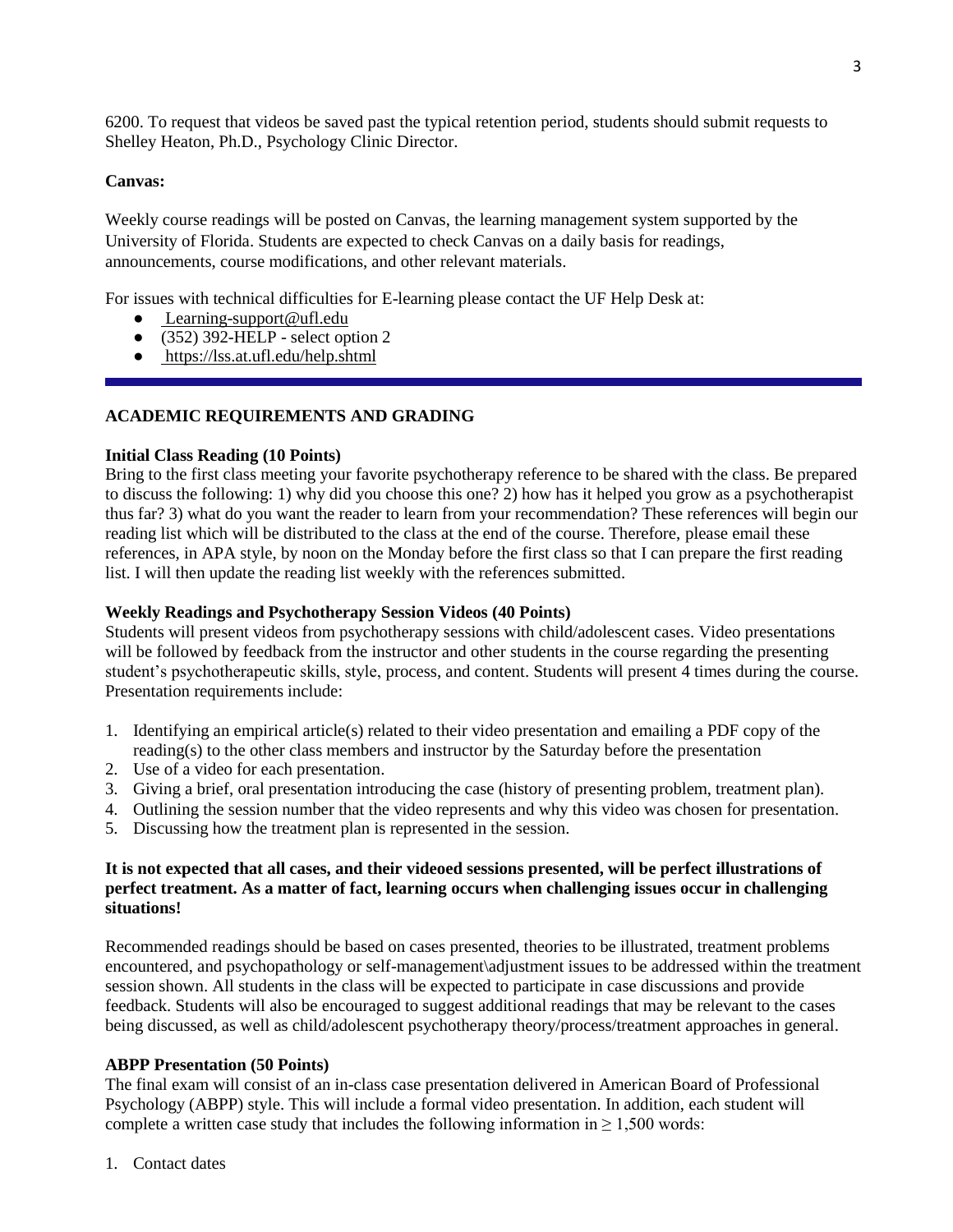- 2. Current session number in total sequence
- 3. Descriptive information
- 4. Presenting problem(s)
- 5. Diagnoses
- 6. Brief history
- 7. Case conceptualization and discussion of problem(s)
- 8. Treatment Plan
- 9. Rationale for interventions(s) utilized in the session presented. Include supporting literature.
- 10. Goals for present intervention(s)
- 11. Progress note detailing session. Can be written in SOAP or DAP format.
- 12. Reflection of your behavior and/or reaction in the session.

## **Grading**

| <b>Requirement</b>                          | Due date | Points or % of final grade                                 |
|---------------------------------------------|----------|------------------------------------------------------------|
| Initial Class Reading                       | May 8    | 10 points $(10\% \text{ of grade})$                        |
| Weekly Readings and<br>Psychotherapy Videos | N/A      | 10 points per presentation (40 points total, 40% of grade) |
| Final Exam                                  | August 2 | 50 points $(50\% \text{ of grade})$                        |

Point system used.

| <b>Points</b>   | 93-          | $90-$          | $87 -$ | $83 -$ | 80- | 77. | $73-$ | 70-                  | $67-$ | $63-$ | 60- | <b>Below</b> |
|-----------------|--------------|----------------|--------|--------|-----|-----|-------|----------------------|-------|-------|-----|--------------|
| earned          | 100          | 92             | 89     | 86     | 82  | 79  | 76    | ワク                   | 69    | 66    | 62  | 60           |
| Letter<br>Grade | $\mathbf{A}$ | A <sub>i</sub> | $B+$   | υ      | В-  | ◡   | ◡     | $\sqrt{ }$<br>$\sim$ |       | ᅩ     | D-  | ∸            |

| Letter        | A   | $A-$ | $B+$ | B   | <b>B-</b> | $C+$ | $\sim$<br>◡ | $\mathbf{C}$ | $D+$ | D   | D-   | E   | WF  |     | <b>NG</b> |     |
|---------------|-----|------|------|-----|-----------|------|-------------|--------------|------|-----|------|-----|-----|-----|-----------|-----|
| Grade         |     |      |      |     |           |      |             |              |      |     |      |     |     |     |           |     |
| <b>Grade</b>  | 4.0 |      | J.JJ | 3.0 | 2.67      | 2.33 | $\sim$ .    | 1.67         | 1.JJ | 1.0 | 0.67 | 0.0 | 0.0 | 0.0 | $0.0\,$   | 0.0 |
| <b>Points</b> |     |      |      |     |           |      |             |              |      |     |      |     |     |     |           |     |

For greater detail on the meaning of letter grades and university policies related to them, see the Registrar's Grade Policy regulations at:

<http://catalog.ufl.edu/ugrad/current/regulations/info/grades.aspx>

#### **Exam Policy**

For your final exam you will be required to do an in-class presentation delivered in American Board of Professional Psychology (ABPP) style (see Page 34 of American Board of Clinical Child and Adolescent Psychology candidate examination manua[l http://www.abpp.org/i4a/pages/index.cfm?pageid=3388;](http://www.abpp.org/i4a/pages/index.cfm?pageid=3388) we will also discuss the format in class). Presenting in ABPP style will help to familiarize students with requirements for specialty board certification in our field. In addition, each student will complete a written case study (please see ABPP presentation section).

### **Policy Related to Make up Exams or Other Work**

Students who must miss class because of a conflicting professional or personal commitment must make prior arrangements with the instructor. If a presentation or the final exam must be missed because of illness, a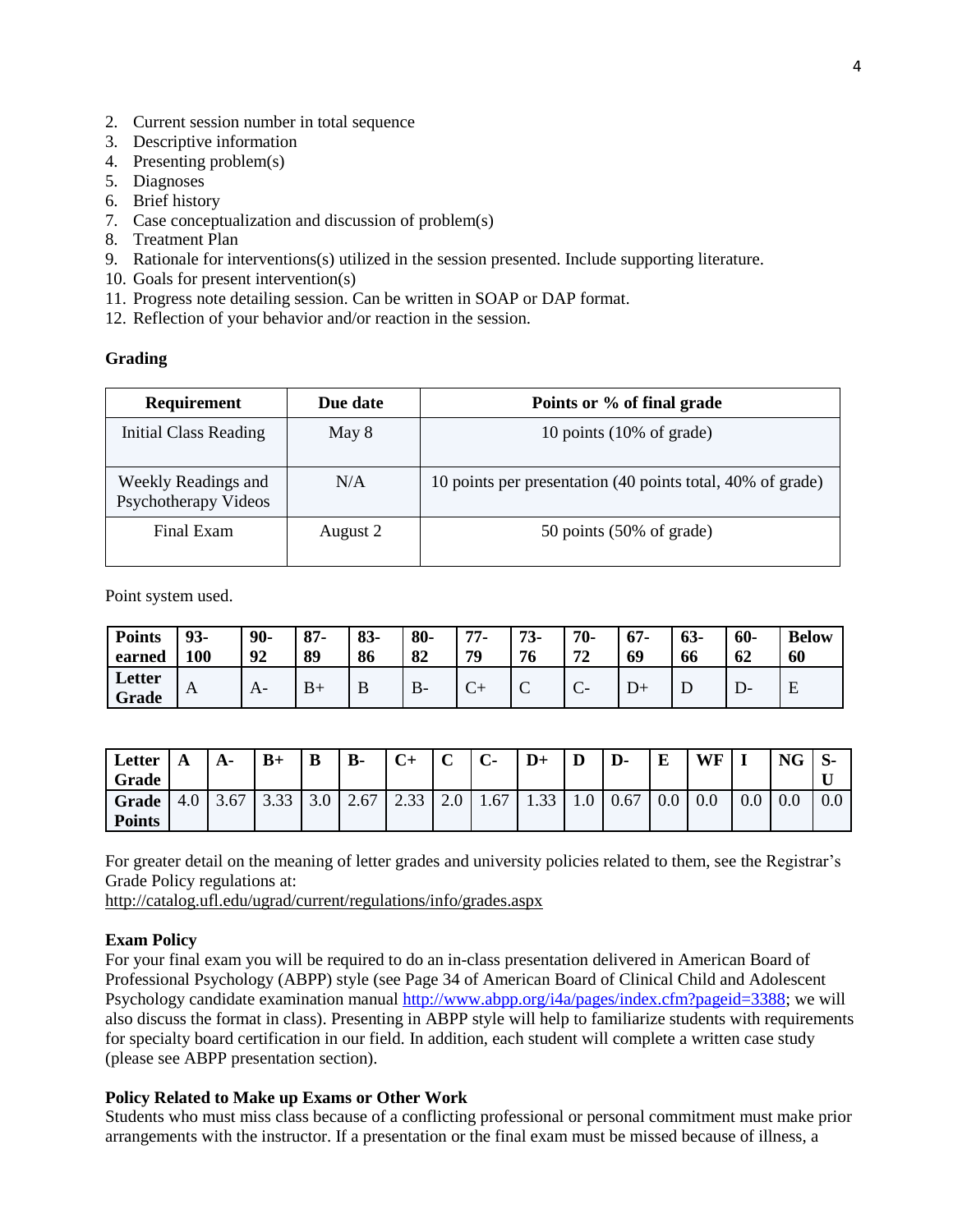doctor's note is required. Make-ups for the final exam will only be allowed in the event of a documented illness and will need to be scheduled with Dr. Fedele.

Any requests for final exam make-ups due to technical issues MUST be accompanied by the ticket number received from PHHP IT support when the problem was reported to them. The ticket number will document the time and date of the problem. You must e-mail Dr. Fedele within 24 hours of the technical difficulty if you wish to request a make-up.

### **Policy Related to Required Class Attendance**

Attendance is expected as a part of the student's professional training and will be recorded at the beginning of each class on a sign-in sheet. Students are expected to arrive for class on time and to remain for the full class period. Students needing to miss class or arrive late/leave early should make prior arrangements with the instructor via e-mail. If a student must miss more than one class, the student should work with the instructors to determine a make-up assignment.

Please note all faculty are bound by the UF policy for excused absences. For information regarding the UF Attendance Policy see the Registrar website for additional details: <https://catalog.ufl.edu/ugrad/current/regulations/info/attendance.aspx>

# **STUDENT EXPECTATIONS, ROLES, AND OPPORTUNITIES FOR INPUT**

### **Expectations Regarding Course Behavior**

Please refrain from using iPods, cell phones, or any other electronic devices during class as it is distracting and inconsiderate of other students and the instructor. Please leave cell phones in carrying case or outside of class; we do not want students utilizing cell phones during class unless there is an urgent issue. Laptop use is acceptable for note taking or presenting; do not use laptop to search the internet or respond to e-mails during class. No recording of the class will be allowed due to the confidential nature of information to be discussed in the course. It is expected that you will actively participate in discussion during class. Active class participation will enhance learning during the course and aid in meeting the course objective regarding learning how to provide constructive feedback to other students regarding their therapy cases.

Please do not arrive late to class or disrupt the class as it is distracting and inconsiderate of other students and the instructor.

To the extent permitted by facility rules and restrictions, you may bring food and/or beverages to class as long as it does not interfere with your ability to work and/or participate in class and as long as it does not interfere with or your classmates' ability to work and participate in class. You will be expected to clean-up after yourself and dispose of all trash before leaving the classroom.

#### **Inclusive Learning Environment**

Public health and health professions are based on the belief in human dignity and on respect for the individual. As we share our personal beliefs inside or outside of the classroom, it is always with the understanding that we value and respect diversity of background, experience, and opinion, where every individual feels valued. We believe in, and promote, openness and tolerance of differences in ethnicity and culture, and we respect differing personal, spiritual, religious and political values. We further believe that celebrating such diversity enriches the quality of the educational experiences we provide our students and enhances our own personal and professional relationships. We embrace The University of Florida's Non-Discrimination Policy, which reads, "The University shall actively promote equal opportunity policies and practices conforming to laws against discrimination. The University is committed to non-discrimination with respect to race, creed, color, religion, age, disability, sex, sexual orientation, gender identity and expression, marital status, national origin, political opinions or affiliations, genetic information and veteran status as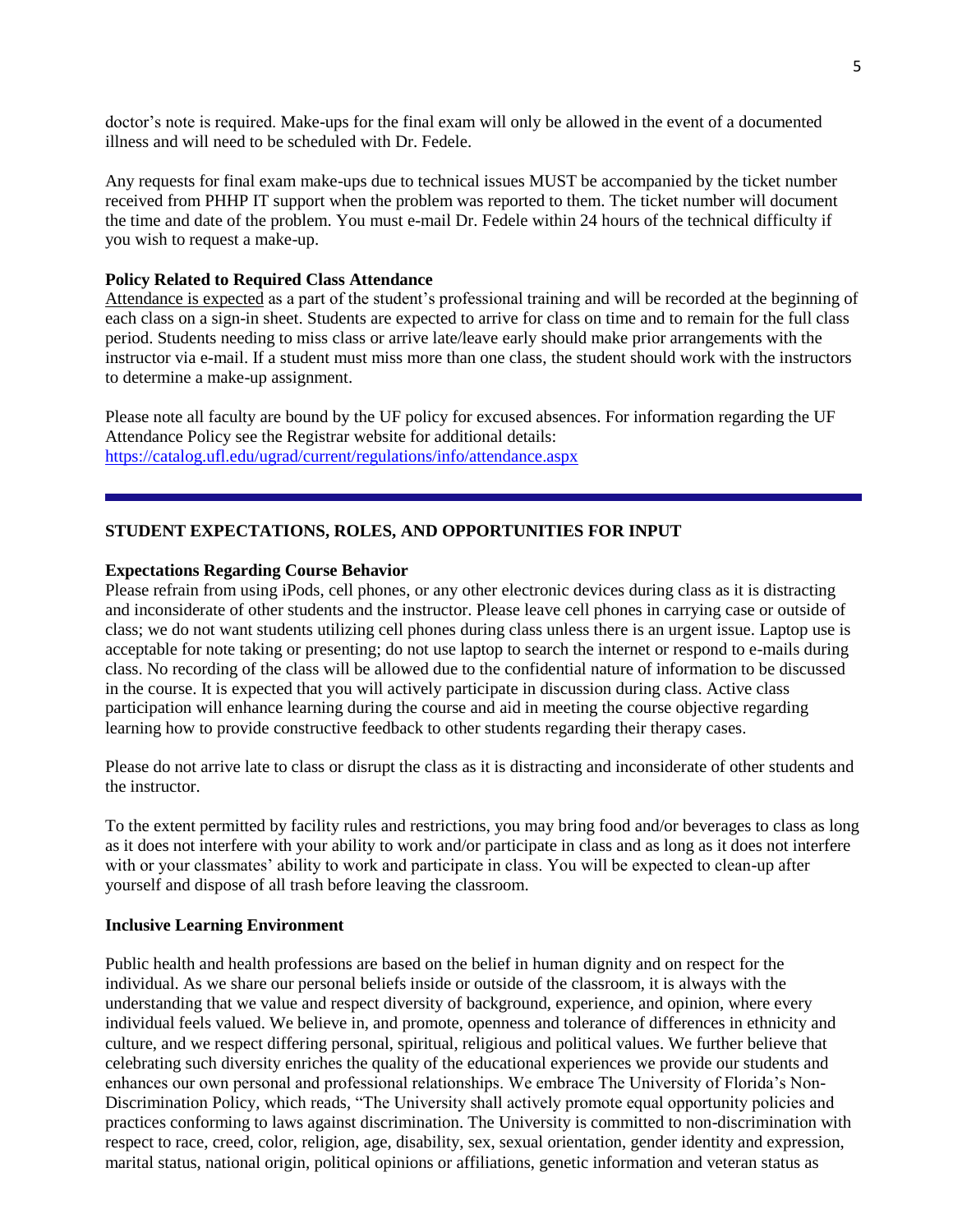protected under the Vietnam Era Veterans' Readjustment Assistance Act." If you have questions or concerns about your rights and responsibilities for inclusive learning environment, please see your instructor or refer to the Office of Multicultural & Diversity Affairs website: [www.multicultural.ufl.edu](http://www.multicultural.ufl.edu/)

### **Communication Guidelines**

It is expected that e-mail communications and behavior with course faculty and other students enrolled in the course will be professional and respectful. Per the Clinical and Health Psychology graduate student handbook, it is never appropriate to post information about patients or therapy sessions on the internet in any fashion, even if identifying information is not included. Likewise, it is not appropriate to post information from class discussion regarding patients or students in the course on the internet in any fashion. It is also not appropriate to make negative statements regarding a student's clinical skills to other students in the course or in the graduate program. Concerns about another student's clinical skills should be directed to one of the course faculty.

## **Academic Integrity**

Students are expected to act in accordance with the University of Florida policy on academic integrity. As a student at the University of Florida, you have committed yourself to uphold the Honor Code, which includes the following pledge:

## "**We, the members of the University of Florida community, pledge to hold ourselves and our peers to the highest standards of honesty and integrity**."

You are expected to exhibit behavior consistent with this commitment to the UF academic community, and on all work submitted for credit at the University of Florida, the following pledge is either required or implied:

## **"On my honor, I have neither given nor received unauthorized aid in doing this assignment."**

It is your individual responsibility to know and comply with all university policies and procedures regarding academic integrity and the Student Honor Code. Violations of the Honor Code at the University of Florida will not be tolerated. Violations will be reported to the Dean of Students Office for consideration of disciplinary action. For additional information regarding Academic Integrity, please see Student Conduct and Honor Code or the Graduate Student Website for additional details: <https://www.dso.ufl.edu/sccr/process/student-conduct-honor-code/> <http://gradschool.ufl.edu/students/introduction.html>

Please remember cheating, lying, misrepresentation, or plagiarism in any form is unacceptable and inexcusable behavior.

### **Online Faculty Course Evaluation Process**

Course evaluations will help to inform improvements and future modifications to the course, and are also used as part of faculty tenure and promotion packets (as such, they may have a direct influence on faculty tenure and promotion). Students are expected to provide feedback on the quality of instruction in this course by completing online evaluations at [https://evaluations.ufl.edu.](https://evaluations.ufl.edu/) Evaluations are typically open during the last two or three weeks of the semester, but students will be given specific times when they are open. Summary results of these assessments are available to students at [https://evaluations.ufl.edu/results/.](https://evaluations.ufl.edu/results/)

### **SUPPORT SERVICES**

### **Accommodations for Students with Disabilities**

If you require classroom accommodation because of a disability, you must register with the Dean of Students Office [http://www.dso.ufl.edu](http://www.dso.ufl.edu/) within the first week of class. The Dean of Students Office will provide documentation of accommodations to you, which you must then give to me as the instructor of the course to